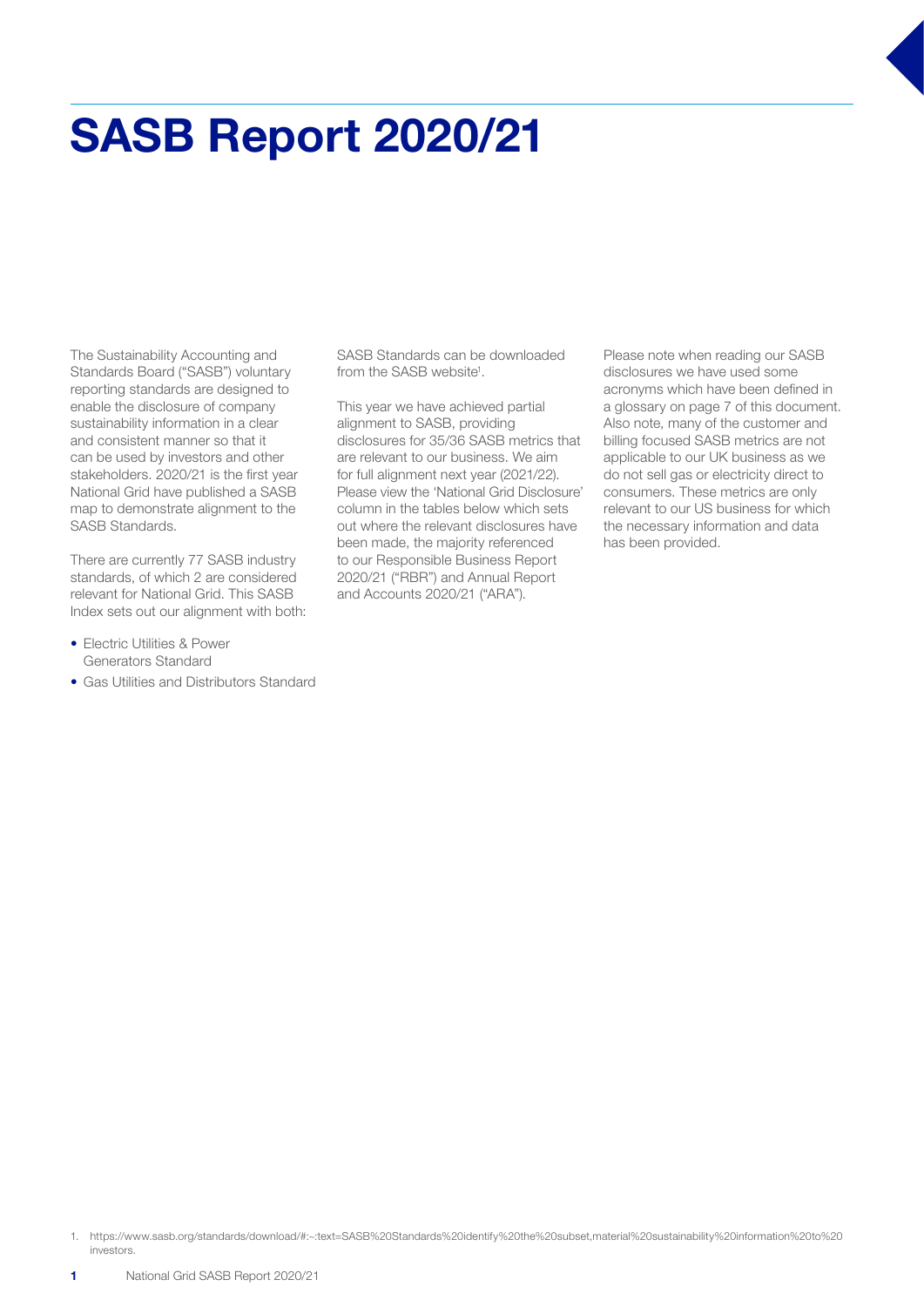### Electric Utilities & Power Generators Standard

| Code                       | <b>SASB Accounting Metric</b>                                                                                                                                                                                                    | <b>National Grid Disclosure</b>                                                                                                                                                                                                                          |
|----------------------------|----------------------------------------------------------------------------------------------------------------------------------------------------------------------------------------------------------------------------------|----------------------------------------------------------------------------------------------------------------------------------------------------------------------------------------------------------------------------------------------------------|
|                            | Greenhouse Gas Emissions & Energy Resource Planning                                                                                                                                                                              |                                                                                                                                                                                                                                                          |
| IF-EU-110a.1               | (1) Gross global Scope 1 emissions, and percentage covered under:<br>(2) Emissions-limiting regulations<br>(3) Emissions-reporting regulations                                                                                   | $(1)$ RBR page 58<br>$(2)$ 100%<br>$(3)$ 100%                                                                                                                                                                                                            |
| IF-EU-110a.2               | Greenhouse gas (GHG) emissions associated with power deliveries                                                                                                                                                                  | RBR page 25                                                                                                                                                                                                                                              |
| IF-EU-110a.3               | Discussion of long-term and short-term strategy or plan to manage Scope 1<br>emissions, emissions reduction targets, and an analysis of performance against<br>those targets                                                     | RBR pages 18 to 25                                                                                                                                                                                                                                       |
| IF-EU-110a.4 <sup>2</sup>  | (1) Number of customers served in markets subject to renewable portfolio<br>standards (RPS)                                                                                                                                      | (1) All our US customers are served in markets<br>subject to RPS                                                                                                                                                                                         |
|                            | (2) Percentage fulfilment of RPS target by market                                                                                                                                                                                | (2) 100% (met through the purchase of RECs)                                                                                                                                                                                                              |
| Air quality                |                                                                                                                                                                                                                                  |                                                                                                                                                                                                                                                          |
| IF-EU-120a.1               | Air emissions of the following pollutants:<br>$(1)$ NO $x$<br>$(2)$ SO <sub>x</sub><br>(3) Particulate matter (PM10)<br>$(4)$ Lead $(Pb)$<br>(5) Mercury (Hg)<br>and percentage of each in or near areas of dense population (%) | $(1)$ RBR page 59<br>$(2)$ RBR page 59<br>$(3)$ RBR page 59<br>(4) & (5) Not applicable. National Grid are not<br>required by our UK or US regulators to monitor<br>and report lead or mercury as they are not<br>considered material to our operations. |
|                            |                                                                                                                                                                                                                                  | 0% and 100% <sup>3</sup> of our UK and US emissions<br>respectively are within or near to areas of<br>dense population.                                                                                                                                  |
| <b>Water Management</b>    |                                                                                                                                                                                                                                  |                                                                                                                                                                                                                                                          |
| IF-EU-140a.1               | (1) Total water withdrawn<br>(2) Total water consumed<br>percentage of each in regions with High or Extremely High baseline water stress                                                                                         | $(1)$ RBR page 28<br>$(2)$ RBR page 28<br>0% water withdrawn or consumed in the UK<br>and US is within regions of high or extremely<br>high water stress.                                                                                                |
| IF-EU-140a.2               | Number of incidents of non-compliance associated with water quantity, quality<br>permits, standards, and regulations                                                                                                             | RBR page 28                                                                                                                                                                                                                                              |
| IF-EU-140a.3               | Description of water management risks and discussion of strategies and<br>practices to mitigate those risks                                                                                                                      | RBR page 28 and CDP Water <sup>4</sup>                                                                                                                                                                                                                   |
| <b>Coal Ash Management</b> |                                                                                                                                                                                                                                  |                                                                                                                                                                                                                                                          |
| IF-EU-150a.1               | Amount of coal combustion residuals (CCR) generated, percentage recycled                                                                                                                                                         | Not applicable – no coal combustion in                                                                                                                                                                                                                   |
| IF-EU-150a.2               | Total number of coal combustion residual (CCR) impoundments, broken down<br>by hazard potential classification and structural integrity assessment                                                                               | National Grid's portfolio.                                                                                                                                                                                                                               |

- 2. Disclosure is representative of our US business only where we sell energy direct to consumers. Disclosure is not applicable to our UK business as transmission only (not customer facing).
- 3. US air emissions are associated with our energy generation plants, all of which are located on Long Island and would be considered 'near to areas of dense population' according to the SASB definition set out on page 18 of the standard (https://www.sasb.org/wp-content/uploads/2018/11/Electric\_Utilities\_Power\_ Generators\_Standard\_2018.pdf).
- 4. We submit CDP Climate Change and CDP Water questionnaires annually to CDP in August. Our submissions can be viewed on the CDP website: https://www.cdp.net/en/responses?utf8=%E2%9C%93&queries%5Bname%5D=national+grid.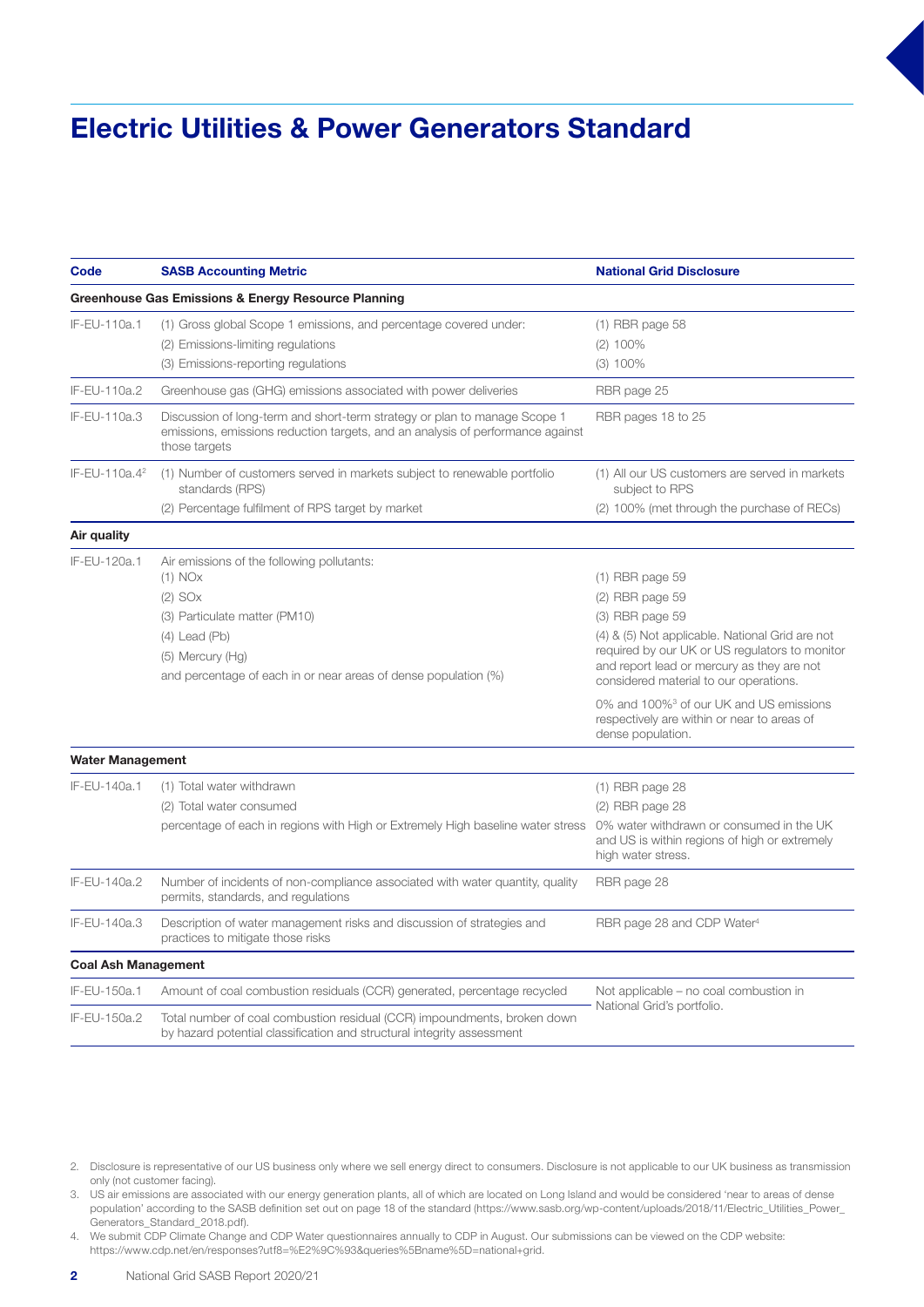#### Electric Utilities & Power Generators Standard continued

| Code                                 | <b>SASB Accounting Metric</b>                                                                                                                                                                                   | <b>National Grid Disclosure</b>                                                                                                                                               |
|--------------------------------------|-----------------------------------------------------------------------------------------------------------------------------------------------------------------------------------------------------------------|-------------------------------------------------------------------------------------------------------------------------------------------------------------------------------|
| <b>Energy Affordability</b>          |                                                                                                                                                                                                                 |                                                                                                                                                                               |
| IF-EU-240a.15                        | Average retail electric rate for:<br>(1) Residential (USD/kWh)<br>(2) Commercial (USD/kWh)<br>(3) Industrial customers (USD/kWh)                                                                                | $(1)$ \$0.21<br>$(2)$ \$0.14<br>$(3)$ \$0.16                                                                                                                                  |
| IF-EU-240a.2 <sup>2</sup>            | Typical monthly electric bill for residential customers for:<br>$(1)$ 500 kWh $($ \$)<br>(2) 1,000 kWh (\$), of electricity delivered per month                                                                 | (1) MA: \$127.62; RI: \$114.64, NY: \$72.74<br>(2) MA: \$248.19; RI: \$220.15, NY: \$127.96                                                                                   |
| IF-EU-240a.3 <sup>2</sup>            | (1) Number of residential customer electric disconnections for non-payment<br>(2) Percentage reconnected within 30 days                                                                                         | $(1)$ 361<br>$(2)$ 69.3%                                                                                                                                                      |
| IF-EU-240a.45                        | Discussion of impact of external factors on customer affordability of electricity,<br>including the economic conditions of the service territory                                                                | RBR pages 30 to 32                                                                                                                                                            |
| <b>Workforce Health &amp; Safety</b> |                                                                                                                                                                                                                 |                                                                                                                                                                               |
| IF-EU-320a.1 <sup>6</sup>            | (1) Total recordable incident rate (TRIR)<br>(2) Fatality rate<br>(3) Near miss frequency rate (NMFR)                                                                                                           | National Grid publish Group figures for Lost<br>Time Injury Frequency Rate (LTIFR) and the<br>number of fatalities within our RBR pages<br>45 and 46, and ARA pages 11 and 22 |
|                                      | <b>End-Use Efficiency &amp; Demand</b>                                                                                                                                                                          |                                                                                                                                                                               |
| IF-EU-420a.1 <sup>2</sup>            | Percentage of electric utility revenues from rate structures that:<br>(1) Are decoupled<br>(2) Contain a lost revenue adjustment mechanism (LRAM)                                                               | $(1)$ 100%<br>(2) Not applicable <sup>7</sup>                                                                                                                                 |
| IF-EU-420a.2                         | Percentage of electric load served by smart grid technology                                                                                                                                                     | Data unavailable for 2020/21.8                                                                                                                                                |
| IF-EU-420a.3 <sup>2</sup>            | Customer electricity savings from efficiency measures, by market (annual MWh)                                                                                                                                   | MA: 497,665; RI: 154,417; NY: 558,743                                                                                                                                         |
|                                      | <b>Nuclear Safety &amp; Emergency Management</b>                                                                                                                                                                |                                                                                                                                                                               |
| IF-EU-540a.1                         | Total number of nuclear power units, broken down by U.S. Nuclear Regulatory<br>Commission (NRC) Action Matrix Column                                                                                            | Not applicable - no nuclear power in<br>National Grid's portfolio.                                                                                                            |
| IF-EU-540a.2                         | Description of efforts to manage nuclear safety and emergency preparedness                                                                                                                                      | Not applicable - no nuclear power in<br>National Grid's portfolio.                                                                                                            |
| <b>Grid Resiliency</b>               |                                                                                                                                                                                                                 |                                                                                                                                                                               |
| IF-EU-550a.1                         | Number of incidents of non-compliance with physical and/or cybersecurity<br>standards or regulations                                                                                                            | $\circ$                                                                                                                                                                       |
| IF-EU-550a.2 <sup>9</sup>            | (1) System Average Interruption Duration Index (SAIDI)<br>(2) System Average Interruption Frequency Index (SAIFI)<br>(3) Customer Average Interruption Duration Index (CAIDI), inclusive of major<br>event days | (1) 126.708 minutes<br>(2) 1.042 interruptions<br>(3) 121.644 minutes                                                                                                         |

5. Disclosure not applicable to our UK business (transmission only and not customer facing). National Grid publish their own UK energy affordability metrics in the RBR to disclose our contribution to consumer bills – see pages 30 to 33 and page 62. Data stated for this disclosure in this SASB Index is representative of our US business only.

6. National Grid have reported lost time injury frequency rate and number of fatalities as key safety metrics for many years. For 2020/21 we will report consistently with our historic reporting. We recognise that these metrics are not the precise SASB required disclosures, but are very similar.

7. The Revenue Decoupling Mechanism (RDM) considers changes in revenue for factors including energy efficiency (EE), the economy, weather, etc. With the introduction of RDMs, which predominantly were intended to remove the roadblock for utilities to fully promote EE but encompass all influences on sales, LRAMs no longer became necessary. All lost revenue from programs that serve to reduce customer load (EE, Distributed Generation (DG)) is recovered through RDM unless they are specifically excluded. In NE, there are no exclusions in our RDMs for EE or DG.

8. We do not currently have data available for this metric for 2020/21 reporting but aim to disclose this next year (2021/22).

9. There is not comparable data available for the UK business. Number of MWh lost, and length of interruptions is measured by the Distribution Network Operators (DNOs) to monitor performance, not by National Grid (UK business is transmission only).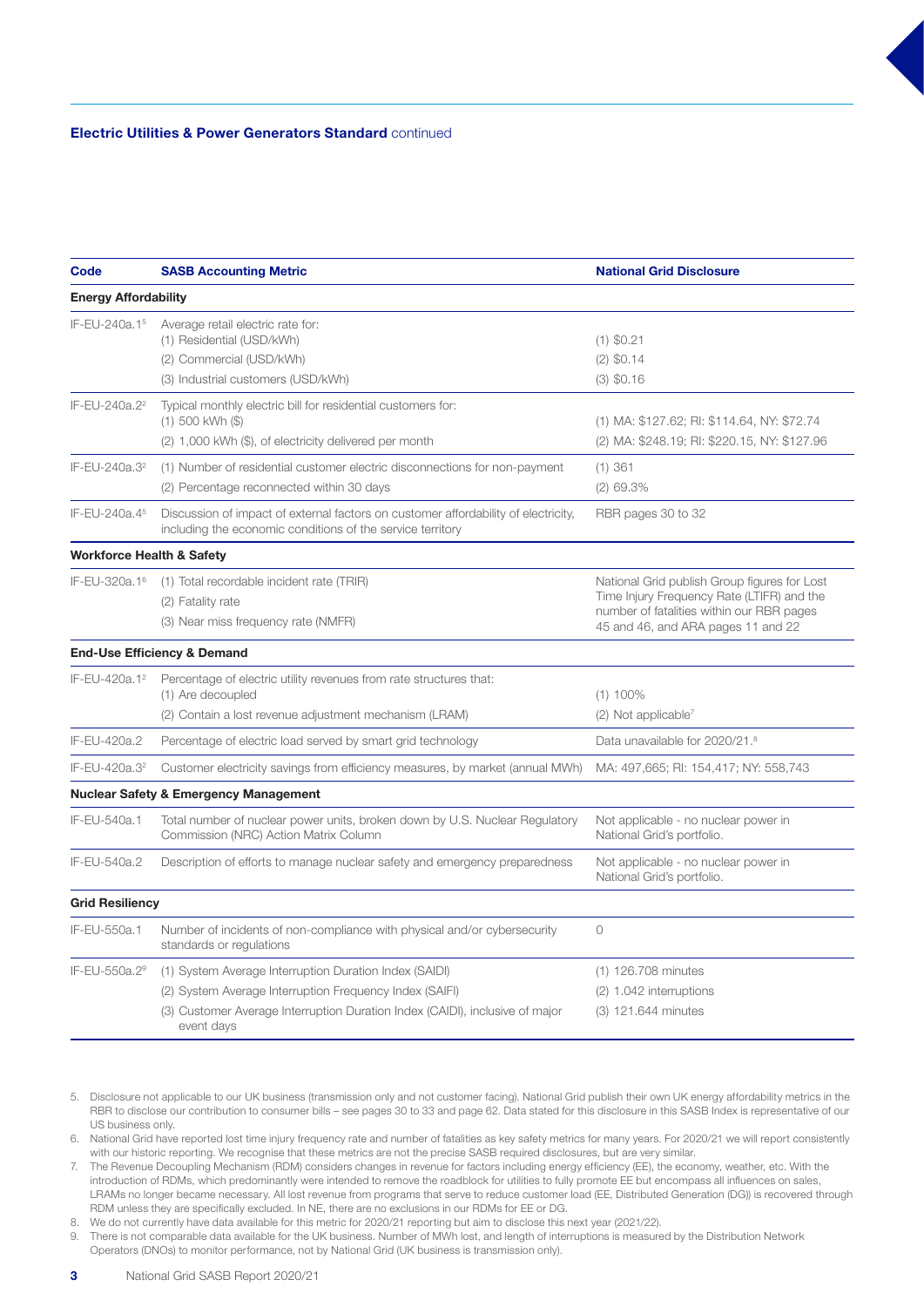| Code                     | <b>SASB Accounting Metric</b>                                                                            | <b>National Grid Disclosure</b>                                           |
|--------------------------|----------------------------------------------------------------------------------------------------------|---------------------------------------------------------------------------|
| <b>Activity Metrics</b>  |                                                                                                          |                                                                           |
| IF-EU-000.A <sup>2</sup> | Number of:                                                                                               |                                                                           |
|                          | (1) Residential                                                                                          | $(1)$ 2,321, 847                                                          |
|                          | (2) Commercial                                                                                           | $(2)$ 225,841                                                             |
|                          | (3) Industrial, customers served                                                                         | $(3)$ 2,990                                                               |
| IF-EU-000.B <sup>2</sup> | Total electricity delivered to:                                                                          |                                                                           |
|                          | (1) Residential (MWh)                                                                                    | $(1)$ 17,372,063,202                                                      |
|                          | (2) Commercial (MWh)                                                                                     | $(2)$ 5,725,325,028                                                       |
|                          | (3) Industrial (MWh)                                                                                     | $(3)$ 1,189,512,443                                                       |
|                          | (4) All other retail customers (MWh)                                                                     | (4) 35,407,473,093                                                        |
|                          | (5) Wholesale customers (MWh)                                                                            | $(5)$ 2,958,083,000                                                       |
| IF-EU-000.C              | Length of transmission and distribution lines                                                            | ARA pages 2 and 3                                                         |
| $IF-EU-000.D2$           | Total electricity generated (MWh), percentage by major energy source,<br>percentage in regulated markets | Total electricity generated: 5,099,376                                    |
|                          |                                                                                                          | Natural gas generation: 4,930,307 (97%)                                   |
|                          |                                                                                                          | Fuel oil generation: 169,069 (3%)                                         |
|                          |                                                                                                          | 100% National Grid's generation is within the<br>US (a regulated market). |
| IF-EU-000.E              | Total wholesale electricity purchased <sup>10</sup>                                                      | RBR page 26                                                               |

10. We also publish our Group figures for electricity consumption to meet the requirements of the Streamlined Energy and Carbon Reporting (SECR) legislation and Energy Savings Opportunity Scheme (ESOS).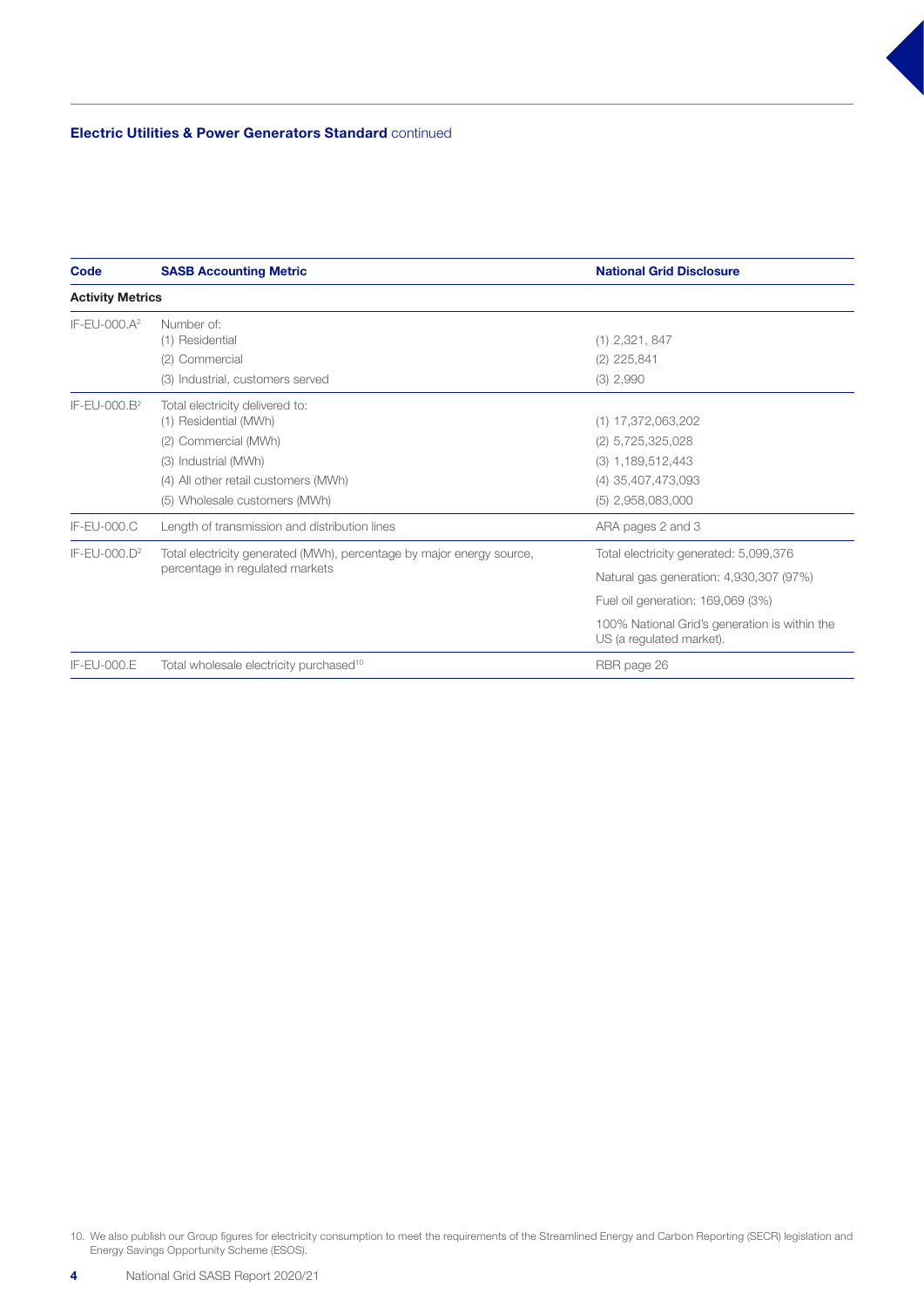### Gas Utilities & Distributors Standard

| Code                        | <b>Accounting metric</b>                                                                                                                                                          | <b>Additional Information</b>                                                                                                                                    |
|-----------------------------|-----------------------------------------------------------------------------------------------------------------------------------------------------------------------------------|------------------------------------------------------------------------------------------------------------------------------------------------------------------|
| <b>Energy Affordability</b> |                                                                                                                                                                                   |                                                                                                                                                                  |
| IF-GU-240a.1 <sup>2</sup>   | Average retail gas rate for:<br>(1) Residential (USD/MMBtu)<br>(2) Commercial (USD/MMBtu)<br>(3) Industrial customers (USD/MMBtu)<br>(4) Transportation services only (USD/MMBtu) | $(1)$ \$13.28<br>$(2)$ \$10.66<br>$(3)$ \$8.82<br>$(4)$ \$3.80                                                                                                   |
| IF-GU-240a.2 <sup>2</sup>   | Typical monthly gas bill for residential customers for:<br>(1) 50 MMBtu<br>(2) 100 MMBtu of gas delivered per year                                                                | (1) Boston: \$64.31; Colonial: \$59.64; RI:<br>\$68.49; NIMO: \$47.47; KENDY: \$81.38;<br><b>KEDLI: \$80.81</b><br>(2) Boston: \$116.63; Colonial: \$109.28; Rl: |
|                             |                                                                                                                                                                                   | \$121.72; NIMO: \$64.53; KENDY: \$123.08;<br><b>KEDLI: \$117.00</b>                                                                                              |
| IF-GU-240a.3 <sup>2</sup>   | (1) Number of residential customer gas disconnections for non-payment<br>(2) Percentage reconnected within 30 days                                                                | $(1)$ 4,348<br>$(2)$ 48.8%                                                                                                                                       |
| IF-GU-240a.4 <sup>2</sup>   | Discussion of impact of external factors on customer affordability of gas,<br>including the economic conditions of the service territory                                          | RBR pages 30 to 32                                                                                                                                               |
| <b>End-Use Efficiency</b>   |                                                                                                                                                                                   |                                                                                                                                                                  |
| iF-GU-420a.1                | Percentage of gas utility revenues from rate structures that:<br>(1) Are decoupled (%)<br>(2) Contain a lost revenue adjustment mechanism (LRAM) (%) <sup>11</sup>                | (1) Boston: 96%; Colonial: 97%; RI: 87%;<br>NIMO: 88%; KEDNY: 78%; KEDLI: 88%<br>(2) NIMO: 5%; KEDNY: 7%; KEDLI: 5%                                              |
| IF-GU-420a.2                | Customer gas savings from efficiency measures by market (Dth/MMBtu)                                                                                                               | RI: 319,384; NIMO: 930,493; KEDNY: 481,373;<br>KEDLI: 368,456; MA <sup>12</sup> 1,431,740 (net annual<br>MMBTU)                                                  |
|                             | <b>Integrity of Gas Delivery Infrastructure</b>                                                                                                                                   |                                                                                                                                                                  |
| IF-GU-540a.1                | Number of:<br>(1) Reportable pipeline incidents <sup>13</sup><br>(2) Corrective Action Orders (CAO)<br>(3) Notices of Probable Violation (NOPV)                                   | (1) 2<br>(2) 0<br>(3) 1                                                                                                                                          |
| IF-GU-540a.214              | Percentage of distribution pipeline that is:<br>(1) Cast and/or wrought iron<br>(2) Unprotected steel                                                                             | $(1)$ 11.3%<br>$(2)$ 12.8%                                                                                                                                       |
| IF-GU-540a.3                | Percentage of gas:<br>(1) Transmission<br>(2) Distribution <sup>14</sup> , pipelines inspected                                                                                    | (1) UK: 7.43%; US: 100% annually<br>$(2)$ US: 65% annually                                                                                                       |

12. Massachusetts (MA) includes Boston and Colonial operating companies. We do not report customer gas savings separately for Boston and Colonial.

13. Both incidents reported were associated with the US business. In the UK there was 1 pipeline incident in 2020, however as no there was 0 leakage associated with the incident, it would therefore not be counted under the SASB definition.

14. National Grid's UK gas business is transmission only (no distribution pipeline). This disclosure is representative of our US business only.

<sup>11.</sup> Our NE operations (Boston, Colonial and RI) have a full Revenue Decoupling Mechanism (RDM), which considers changes in revenue from all factors (energy efficiency, the economy, weather, etc.), so therefore we do not have a separate LRAM. Our NE operations are not 100% decoupled because we do not include new, large or extra large commercial and industrial (C&I) customers. We retain revenue billed to such customers, whether higher or lower than the RDM fixed revenue per customer (RPC) as determined in a rate case.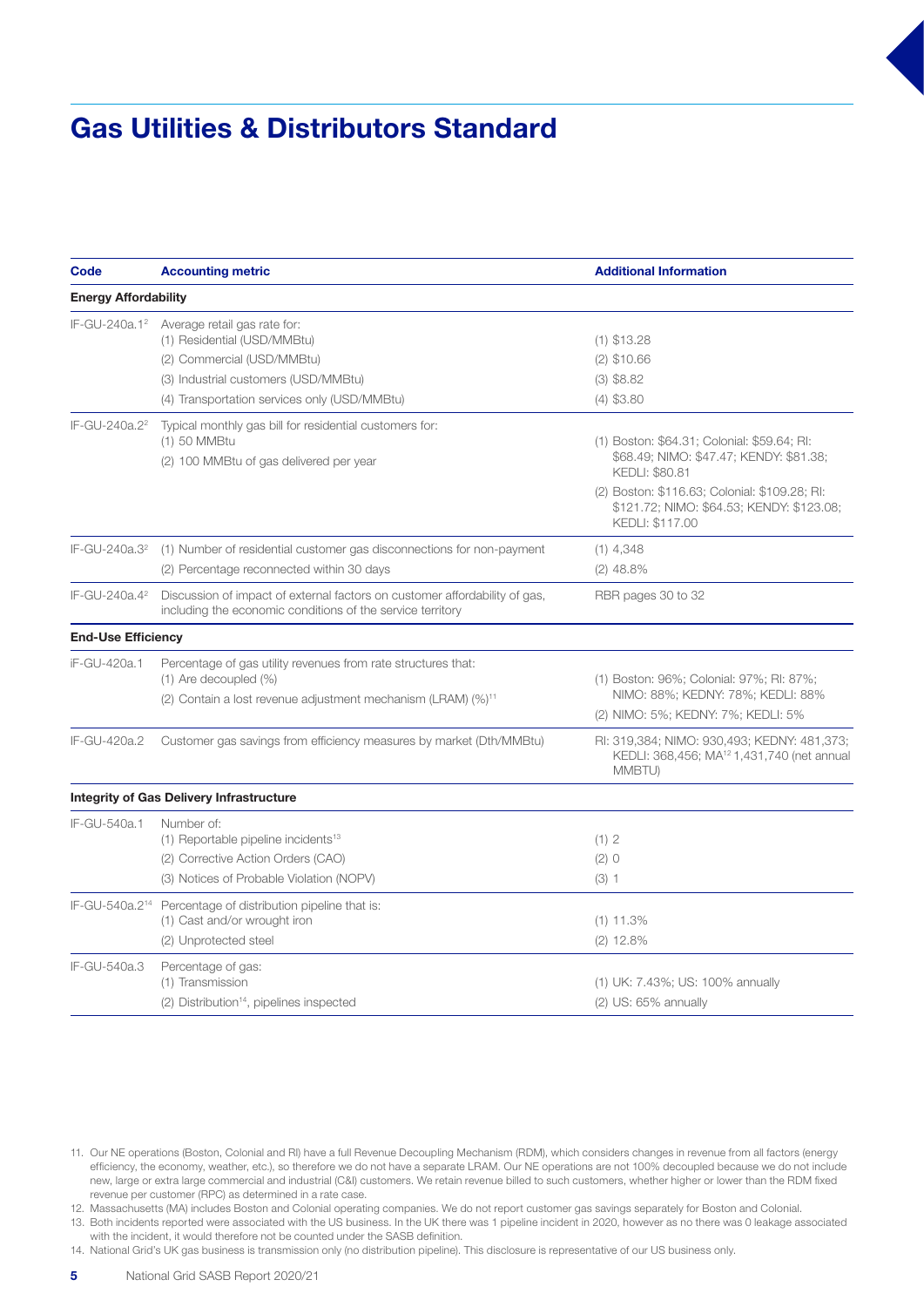| <b>Code</b>              | <b>Accounting metric</b>                                                                                                                                                             | <b>Additional Information</b>                                                                                                                                                                                                                                                                                                                                                       |
|--------------------------|--------------------------------------------------------------------------------------------------------------------------------------------------------------------------------------|-------------------------------------------------------------------------------------------------------------------------------------------------------------------------------------------------------------------------------------------------------------------------------------------------------------------------------------------------------------------------------------|
|                          | Integrity of Gas Delivery Infrastructure continued                                                                                                                                   |                                                                                                                                                                                                                                                                                                                                                                                     |
| IF-GU-540a.4             | Description of efforts to manage the integrity of gas delivery infrastructure,<br>including risks related to safety and emissions                                                    | For the UK business, plans to ensure we<br>maintain and deliver a safe, resilient and<br>environmentally sustainable network in our<br>described in our RIIO-2 business plan (pages<br>56 - 62 and 113 - 137, available on our<br>website <sup>15</sup> . Also see our published document<br>on Common Maintenance Types on the Gas<br>National Transmission System <sup>16</sup> . |
|                          |                                                                                                                                                                                      | For our US business, we have developed and<br>operate a Distribution Integrity Management<br>Program (DIMP) to continuously identify<br>integrity threats to safety and the environment,<br>remediate, report and evaluate the progress.                                                                                                                                            |
| <b>Other</b>             |                                                                                                                                                                                      |                                                                                                                                                                                                                                                                                                                                                                                     |
| IF-GU-000.A <sup>2</sup> | Number of:<br>(1) Residential<br>(2) Commercial<br>(3) Industrial, customers served                                                                                                  | $(1)$ 3,189,413<br>$(2)$ 196,606<br>$(3)$ 8,330                                                                                                                                                                                                                                                                                                                                     |
| IF-GU-000.B <sup>2</sup> | Amount of natural gas delivered to:<br>(1) Residential customers (DTH)<br>(2) Commercial customers (DTH)<br>(3) Industrial customers (DTH)<br>(4) Transferred to a third party (DTH) | $(1)$ 257,430,266<br>$(2)$ 65,699,345<br>$(3)$ 8,209,932<br>$(4)$ 365,765,561                                                                                                                                                                                                                                                                                                       |
| IF-GU-000.C              | Length of gas:<br>(1) Transmission<br>(2) Distribution, pipelines                                                                                                                    | ARA pages 2 and 3                                                                                                                                                                                                                                                                                                                                                                   |

15. https://www.nationalgrid.com/uk/gas-transmission/document/129016/download

16. https://www.nationalgrid.com/sites/gas/files/documents/20050-CommonMaintenanceTypes2013.pdf